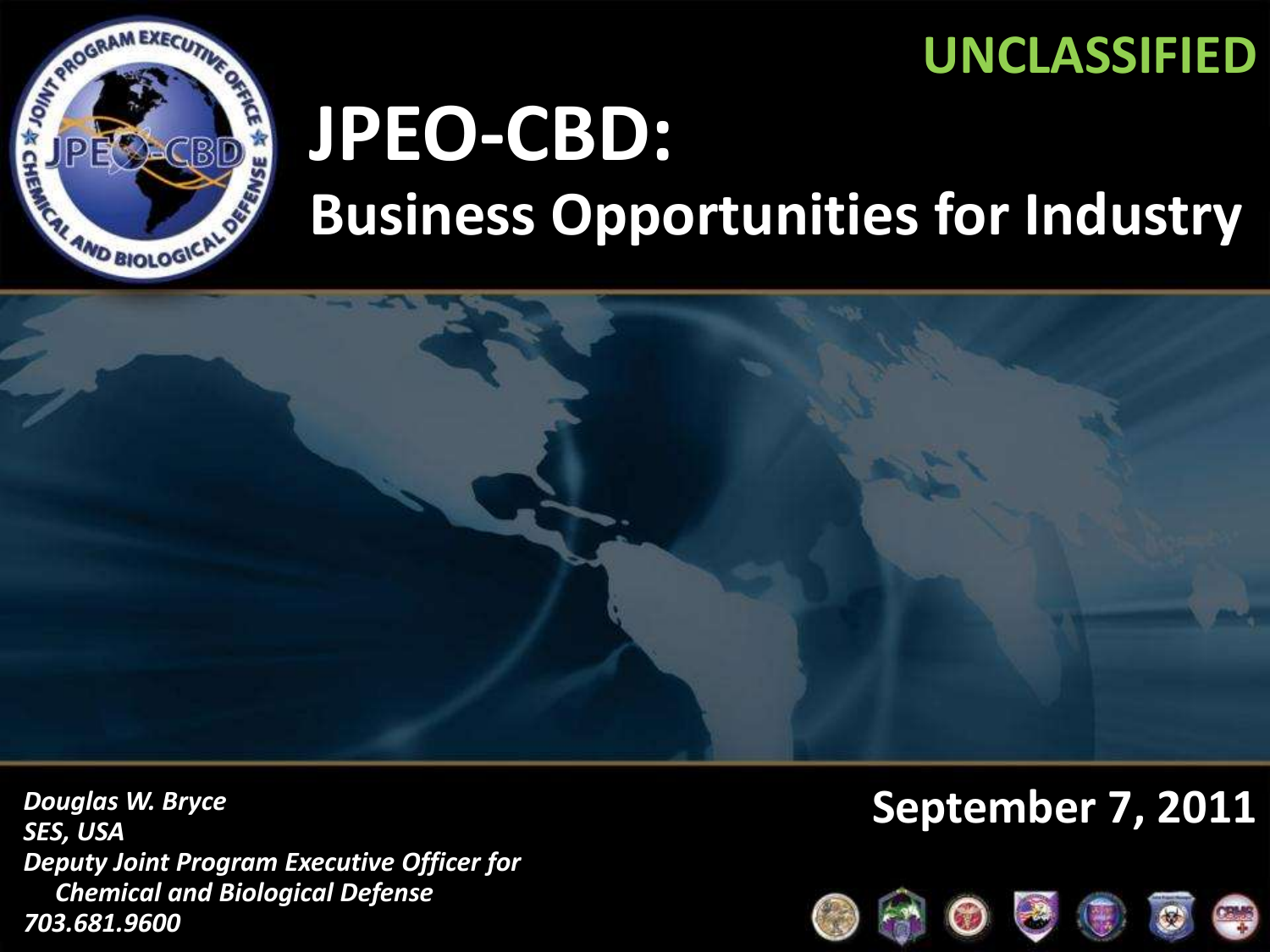

### **Restoring Affordability & Improving DoD's Business Operations:** *Will Cost/Should Cost Process*

*USD(AT&L) Objective: Obtain 2-3% Net Annual Growth in Warfighting Capabilities without Commensurate Budget Increase by Identifying and Eliminating Unproductive or Low-Value-Added Overhead and Transfer Savings to Warfighting Capabilities.*



**UNCLASSIFIED** *Should Cost Management Throughout the Program Drives Program Teams to Scrutinize every Element of Program Cost to Identify how those Elements can be Conducted more Efficiently, thus Reducing Overall Program Cost and Allowing Savings to be Redirected to other Priorities* 

**JPEO Acquisition Town Hall** 2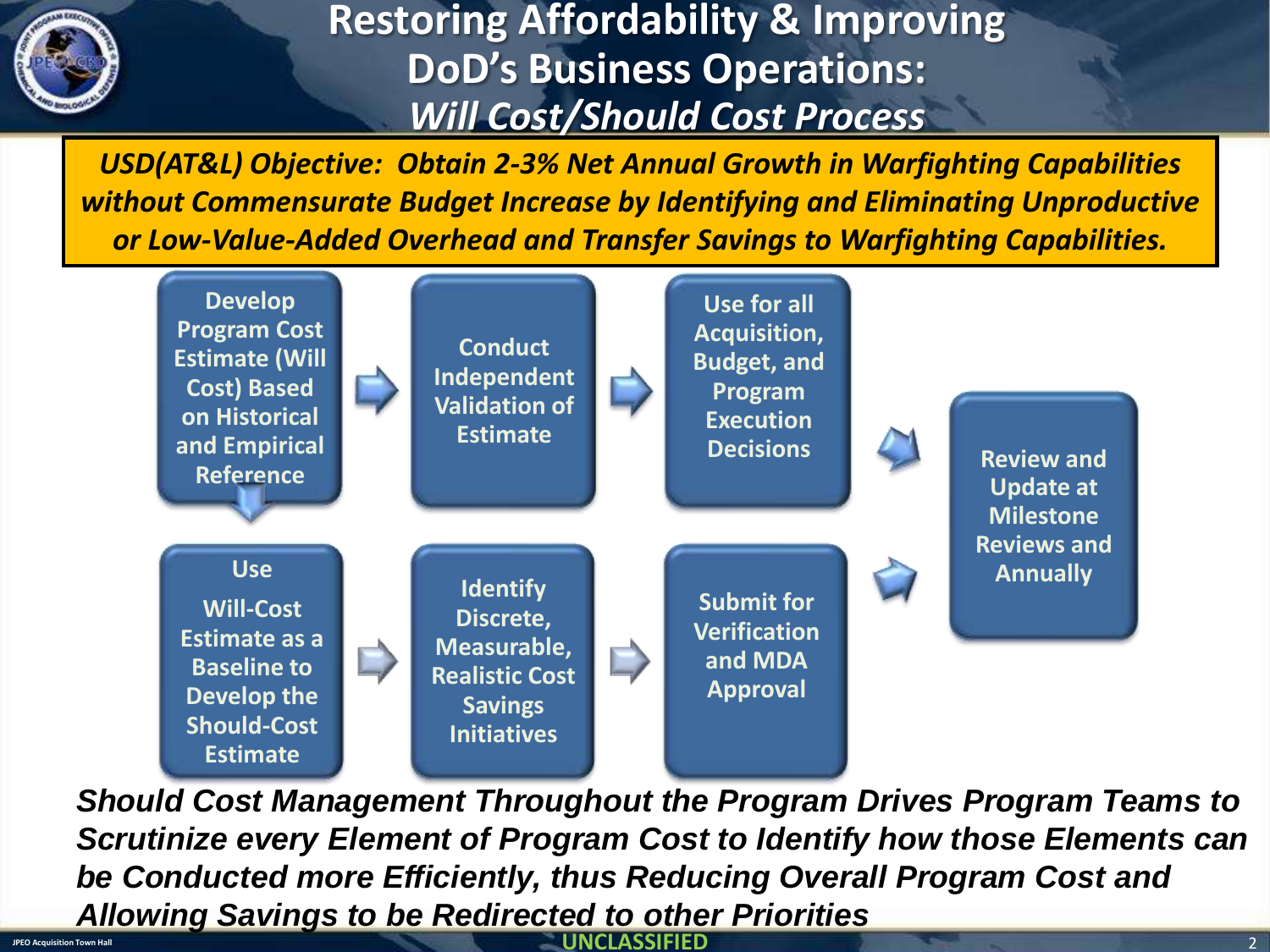## **Budget Guidance**

- **"..military spending on things large and small can and should expect closer, harsher scrutiny."**
- **"..it is unlikely that we will achieve the real growth rates necessary to sustain current force structure."**
- **"Another category ripe for scrutiny should be overhead"**

**8 May 2010 Sec Gates Speech Eisenhower Library**

- **"..reduce funding devoted to unneeded or low-priority overhead..eliminating unneeded programs and activities.."**
- **"But other savings can be found within programs and activities we do need, by conducting them more efficiently."**
- **"..the savings we are seeking will not be found overnight."**
- **"We need the input and involvement of industry.."**

**28 June 2010, Memo, Dr. Carter, Subject: Better Buying Power: Mandate for Restoring Affordability and Productivity in Defense Spending**



**17 Aug 2011 Office of Management and Budget FY13 Budget Guidance**

- **"…your overall request for 2013 should be** *AT LEAST*  **5 percent below your 2011 enacted discretionary appropriation."**
- **"…identify additional discretionary funding reductions that would bring your request to a level that is at least 10 percent below your 2011 enacted discretionary appropriation."**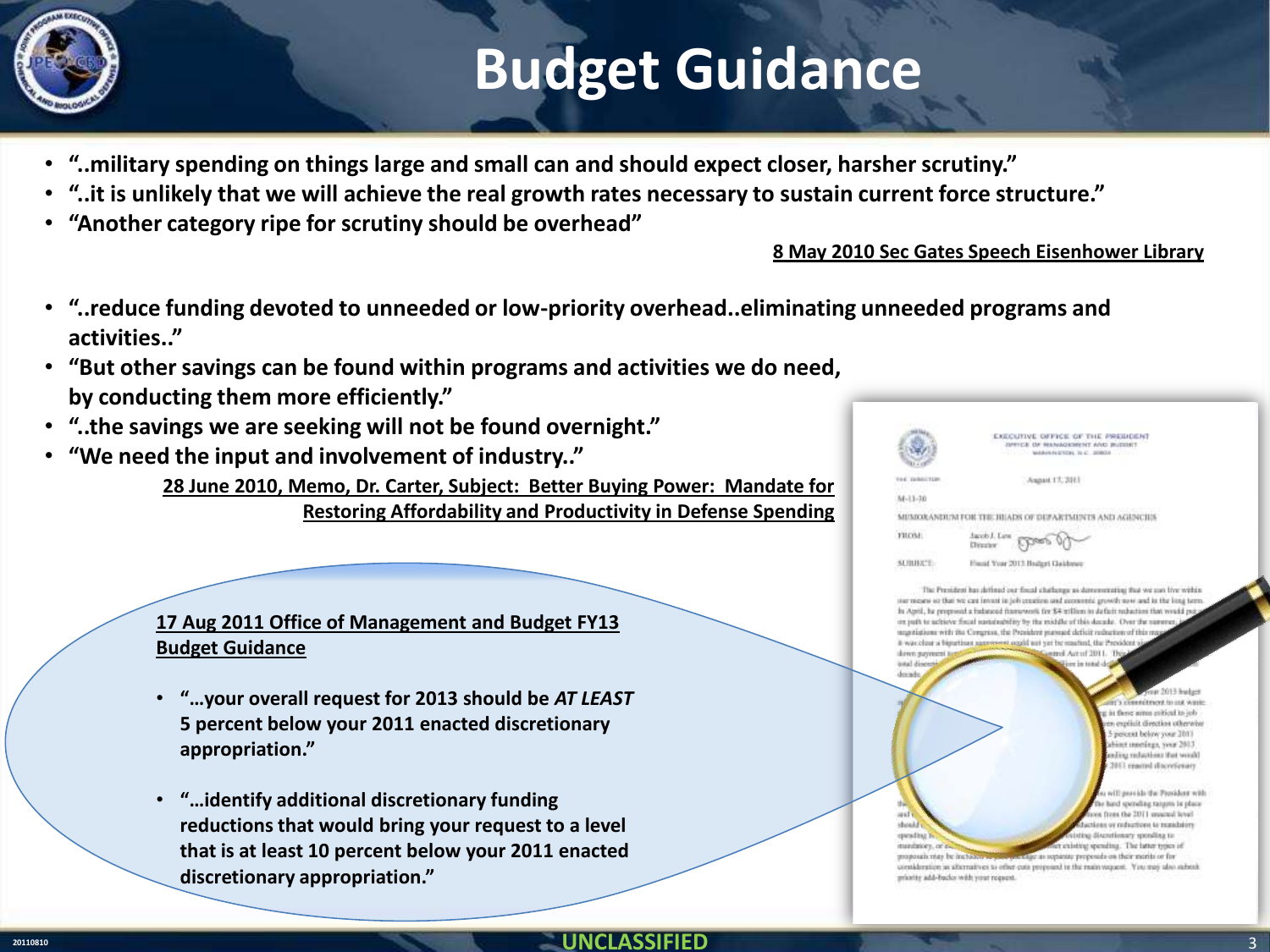## **Technologies Delivered\***



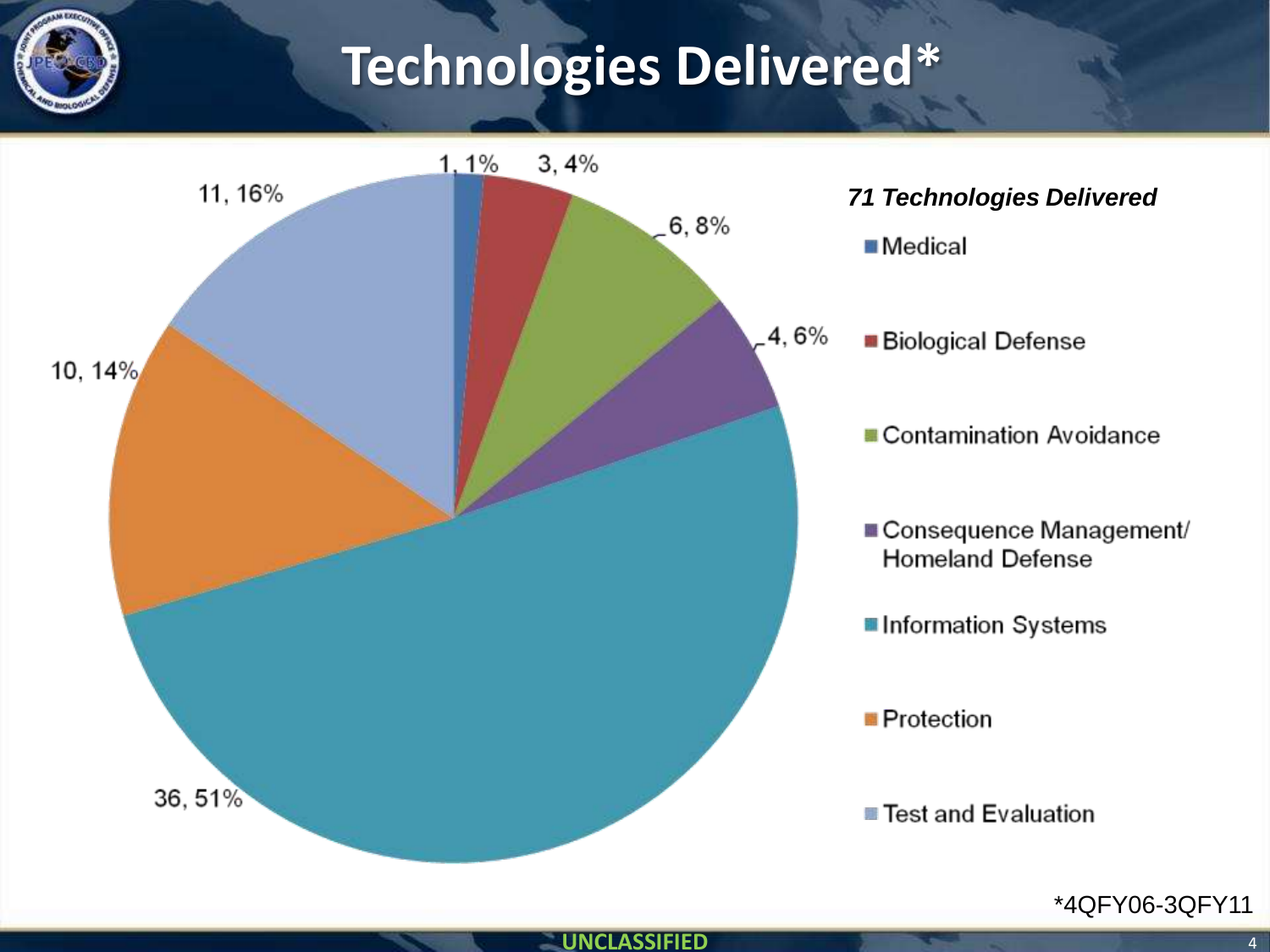### **Materiel Delivered**



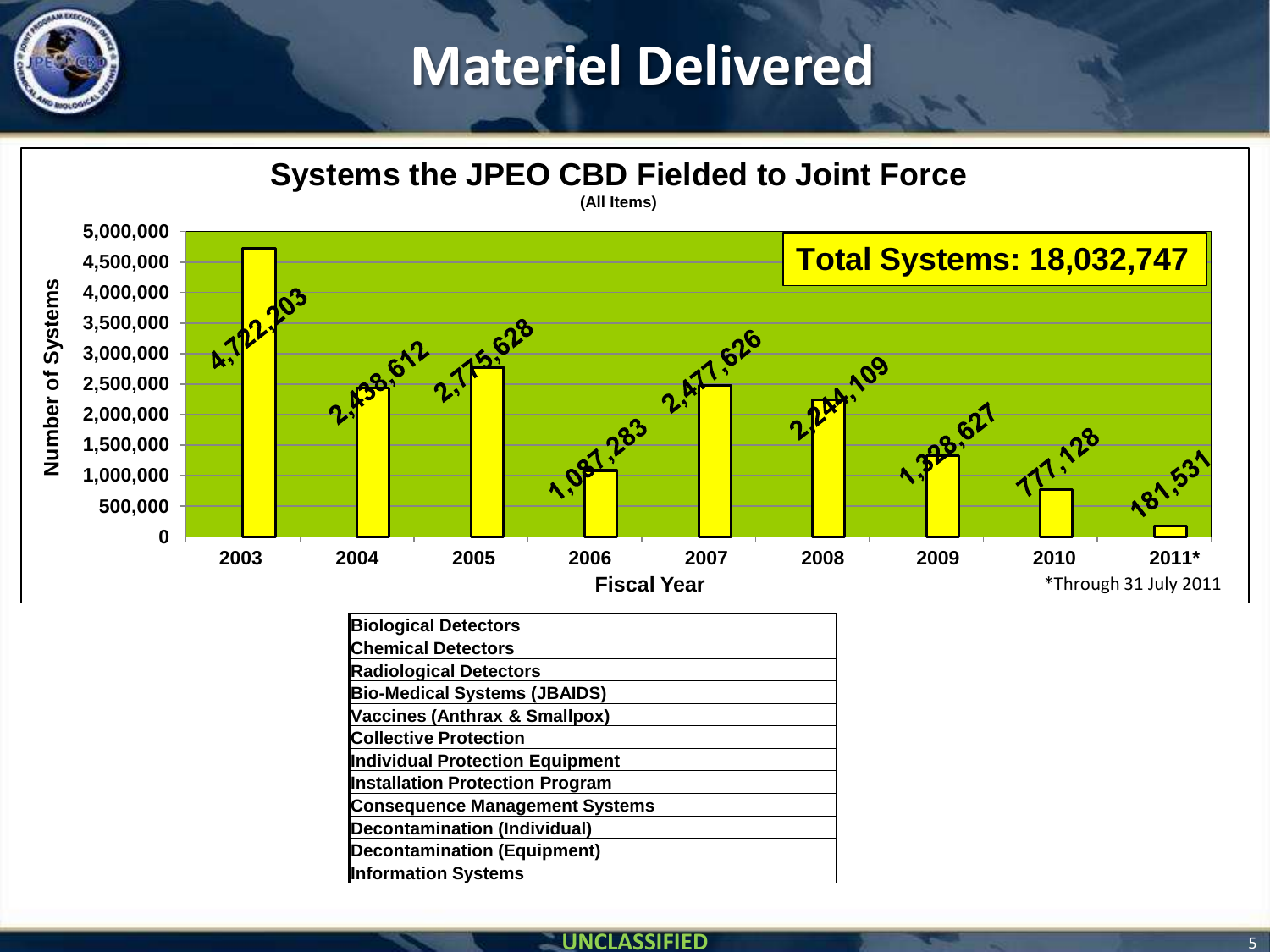

## **Strategic Shift in the Joint Service DoD CBD Program**

- *H1N1 Pandemic/Plus Potential WMD Threats*
- *Presidential Policy Directive 2 (PPD-2)*
- *Guidance from DoD (Recent QDR)*

### **Emphasis is on BIOLOGICAL Threats**

**"The effective dissemination of a lethal biological agent within an unprotected population could place at risk the lives of hundreds of thousands of people. The unmitigated consequences of such an event could overwhelm our public health capabilities, potentially causing an untold number of deaths. The economic cost could exceed one trillion dollars for each such incident."**

> *– National Strategy for Countering Biological Threats, November 2009*

**"The prevention of nuclear terrorism and proliferation [is] at the top of the U.S. nuclear policy agenda. Given al-Qaida's continued quest for nuclear weapons, Iran's ongoing nuclear efforts, and the North Korea's proliferation, this focus is appropriate…"**

> *– Secretary Gates April 2010*

**"We are launching a new initiative that will give us the capacity to respond faster and more effectively to bioterrorism or an infectious disease."**

*– President Obama 2010 State of the Union Address* 

#### **UNCLASSIFIED 11701\_BG McGuire\_Meeting\_Scarbrough** 6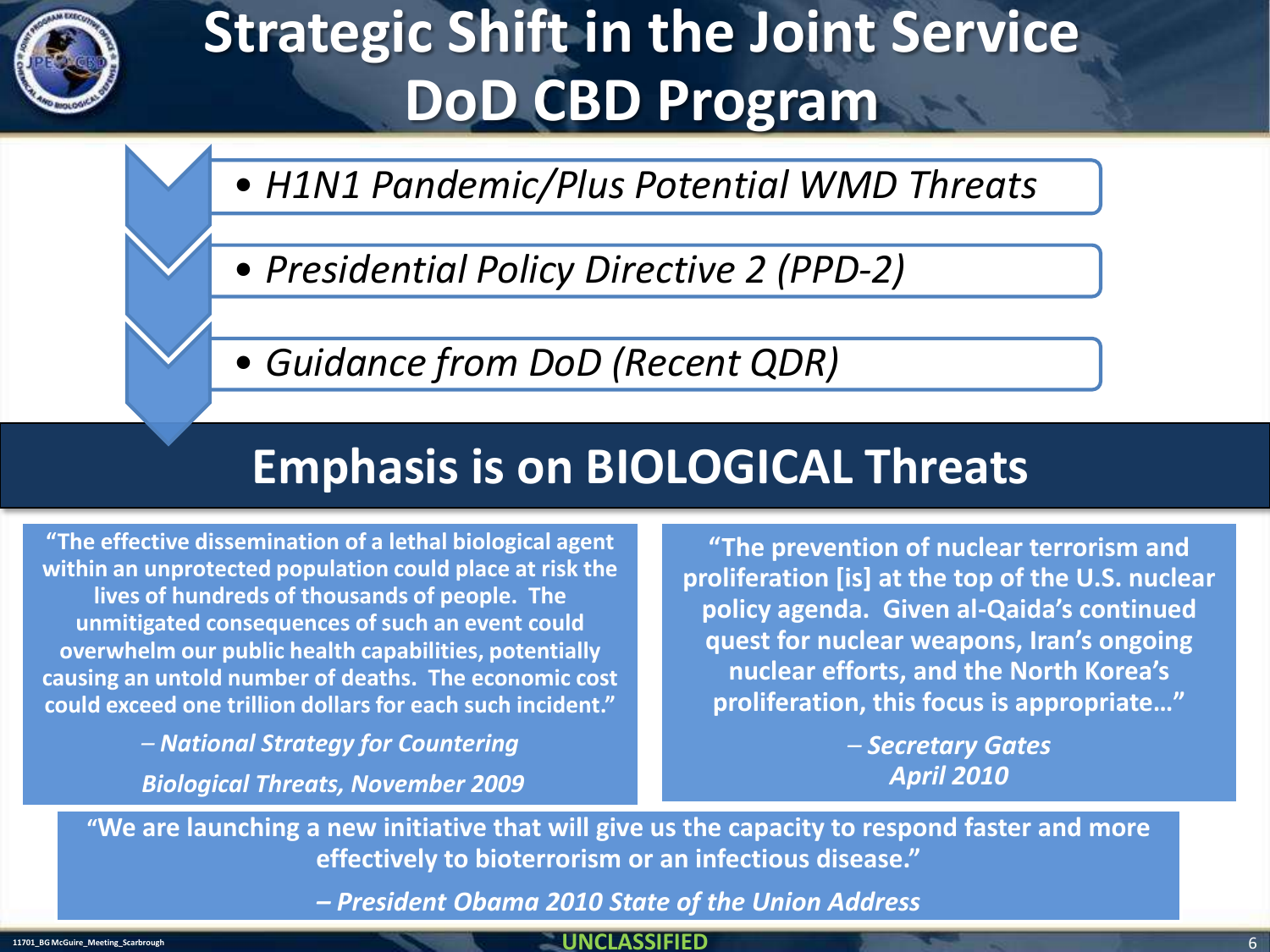

## **Expanded JPEO-CBD Missions Areas**

- **Medical Countermeasures Initiative (MCM-I)**
	- **White House Directed Memo/Deputy Secretary of Defense Memo**
	- **Implements Executive intent for DoD capacity to respond faster and more effectively to biological threats / infectious disease**
	- **Advanced Development & Manufacturing (ADM) Facility: Dedicated Capability to Develop and Manufacture Medical Countermeasures**
	- **RFP Released on 26 Aug 2011**
- **Radiological/Nuclear Mission**
	- **Based on QDR, AAE Requested JPEO-CBD be designated JPEO-CBRND/DAE Endorsed Request and was Coordinated with CBDP stakeholders and services**
	- **JPEO-CBRND will assume the Life Cycle Management Acquisition Role for Rad/Nuc Defense; DoDD being Staffed within DOD**
- **Integrated Base Defense**
	- **Based on multiple memos signed by AAE's PMILDEP, JPEO-CBD is the Interim IBD lead (Trail Boss)**
	- **Mission set has led to enhanced force protection role for JPEO-CBD**

#### **UNCLASSIFIED 110622\_BG Watson\_Meeting\_Scarbrough** 7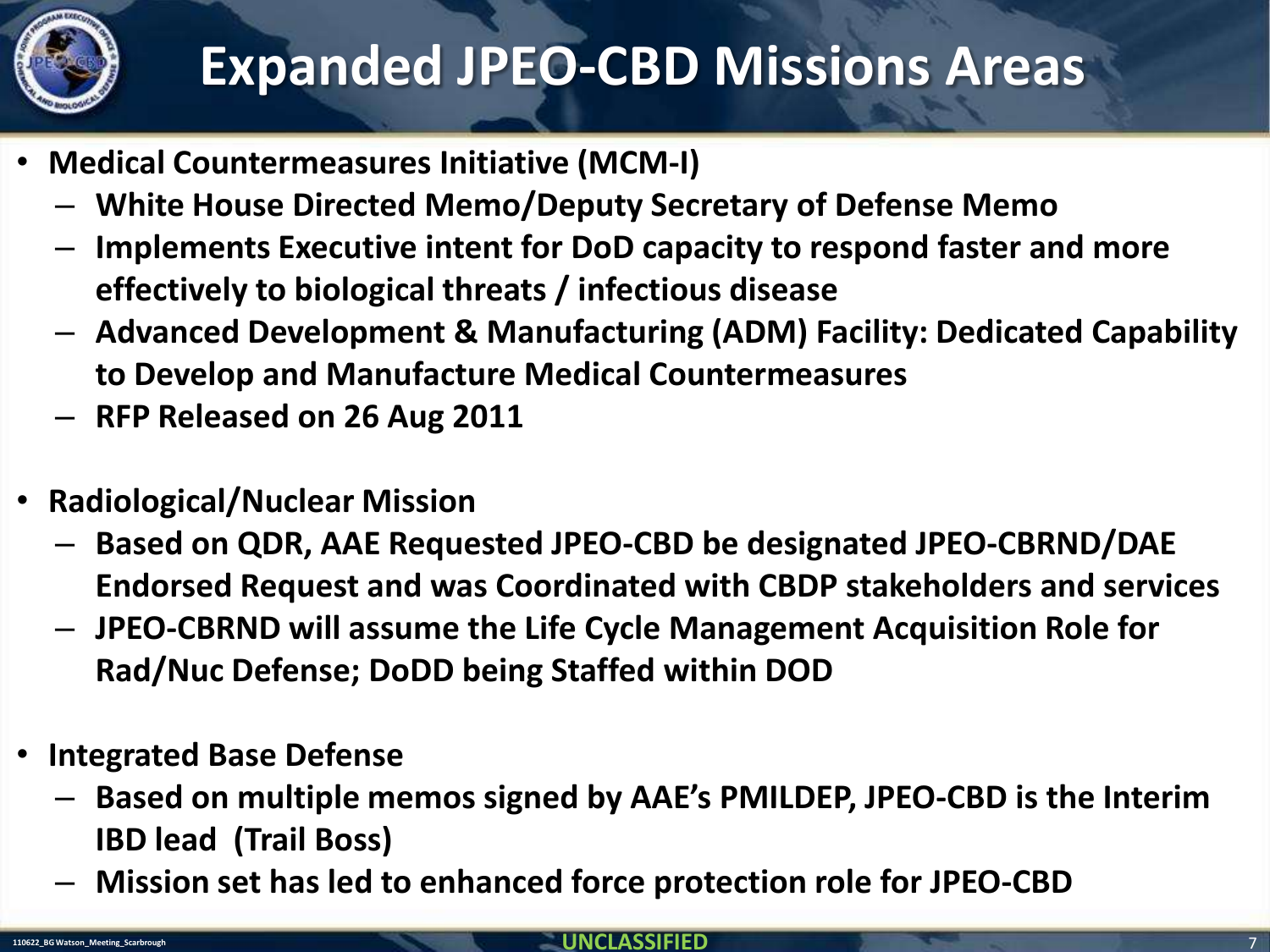

## **JPEO-CBD OMNIBUS CONTRACT**

- **Primary medium for acquiring SETA Services**
	- **Incorporates best practices (CEOss, AMCOM Express, and other contract vehicles)**
	- **JPEO-CBD Command Policy Letter will direct use of BBP for all JPMOs/Directors**
		- **Convert this to contract vehicle as options come up**
- **Annual services acquired expected to be \$ 65- 95m based on recent data call**
- **Draft Performance Work Statement out in one month/award during 3rd Qtr 2012**

### **CEOss/AMCOM Express Model With Flexible, In-House Management and Ownership Structure**

**UNCLASSIFIED**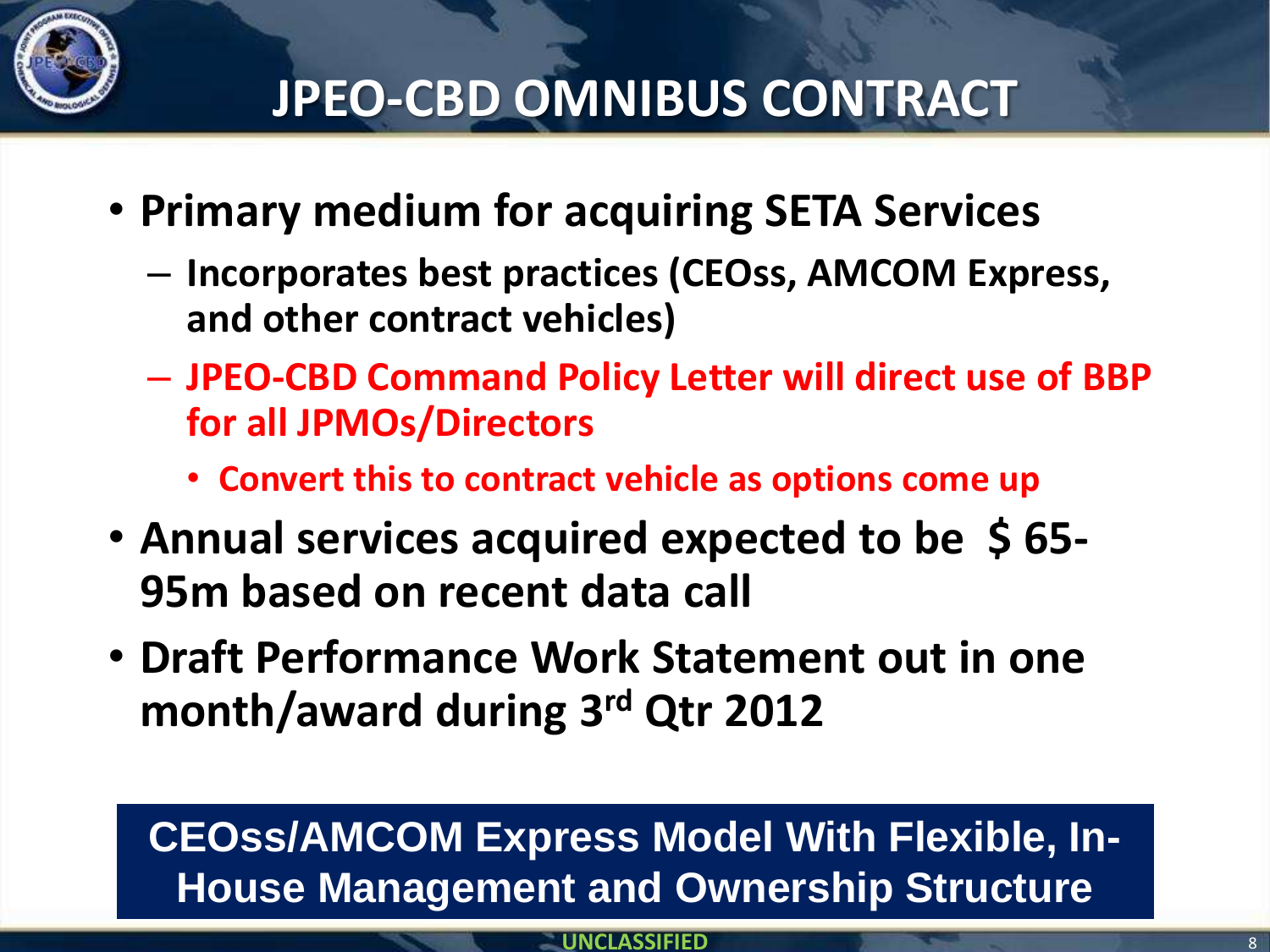

## **JPEO-CBD OMNIBUS CONTRACT**

- **Will include large pool of medical and nonmedical vendors**
- **Compete at the TO level**
	- **30-45 days per TO depending on size of award**
	- **Comply with new policies for competition (peer review, legal)**
- **Will encourage small business and use of set asides**
- **Open Season when necessary**

### **Use a GSA MAS model under an ID/IQ Multiple Company/Multiple Award Execution**

**UNCLASSIFIED**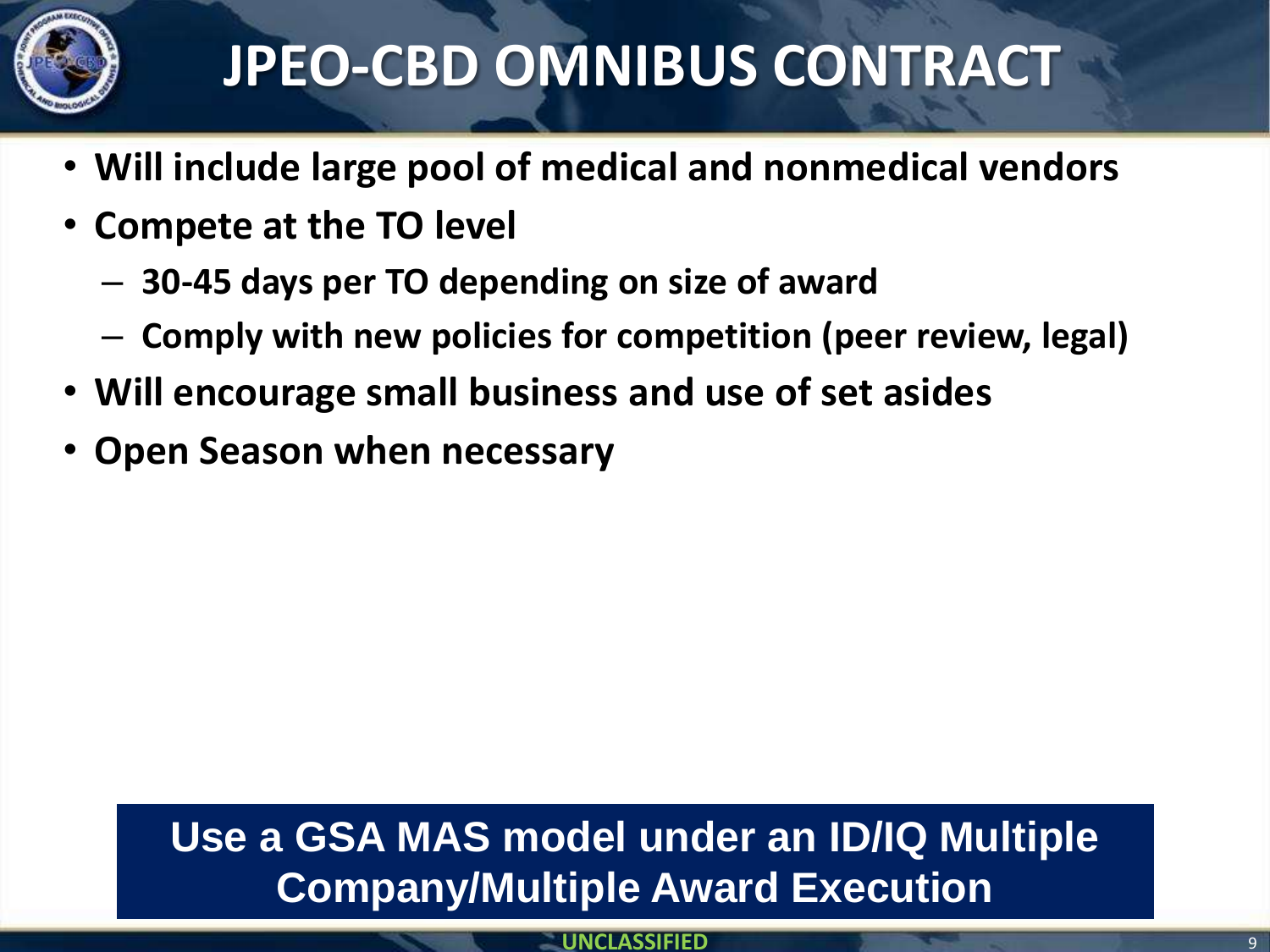

- **Strengthen Capabilities for Enhanced Diagnostics, Genomic Capability and Emerging Chem/Bio Threats**
- **Defend Warfighters and Citizens with Protection and Detection Capability**
- **Develop and Produce Medical Countermeasures**
- **Timely Warning, Modeling, and Reporting**